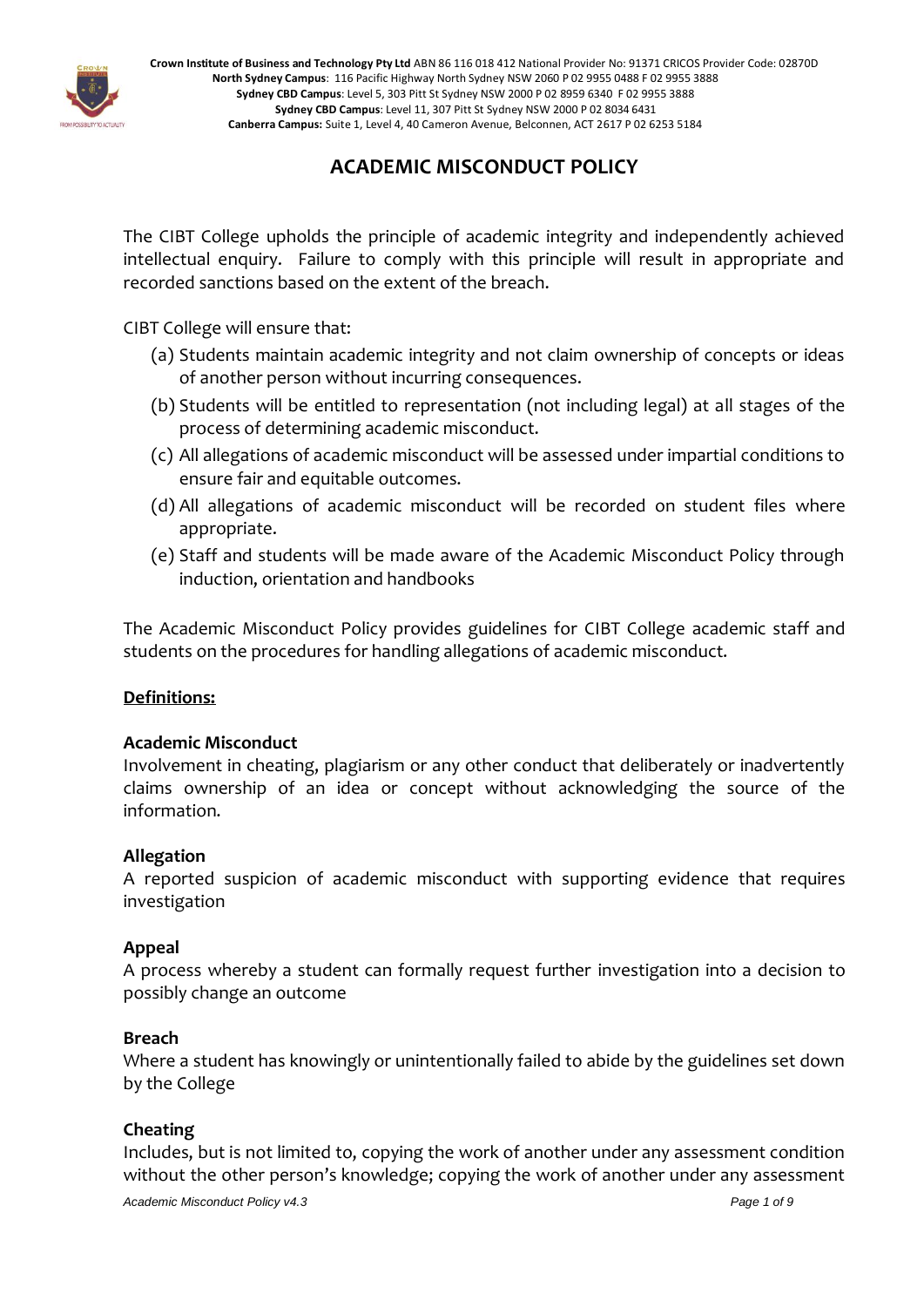

condition with the other person's knowledge; unauthorised collaboration of assessment tasks; speaking under exam conditions; leaving exam papers exposed under exam conditions that enables others to view the contents; bringing in concealed notes under exam conditions that have been expressly prohibited; receiving answers from another person under exam conditions that have been expressly prohibited.

# **Plagiarism (intentional)**

Involves intentionally submitting/presenting work that is done by another person without referencing the source of the information with the intention to take undue credit

This could involve complete or partial information

# **Plagiarism (unintentional)**

Involves unintentionally submitting/presenting work that is done by another person without adequately referencing the source of the information without the intention to take undue credit or deceive trainers.

# **Suspension**

Where a student has been found guilty of a breach and has been denied access to classes and campus facilities for a period of time.

# **Tampering**

Involves attempts to alter assessment scripts, class work, attendance, grades or any other academic records

# **Responsible Persons:**

- Trainer(s)
- Student(s)
- Compliance/Academic Manager
- CEO/PEO (if necessary)
- Representatives (where requested)

#### **Documents Involved:**

- Evidence of submitted work that involves cheating, intentional plagiarism or unintentional plagiarism
- Supporting evidence of cheating, intentional plagiarism or unintentional plagiarism
- Interview notes (signed by students and staff)
- Letter informing student of final outcome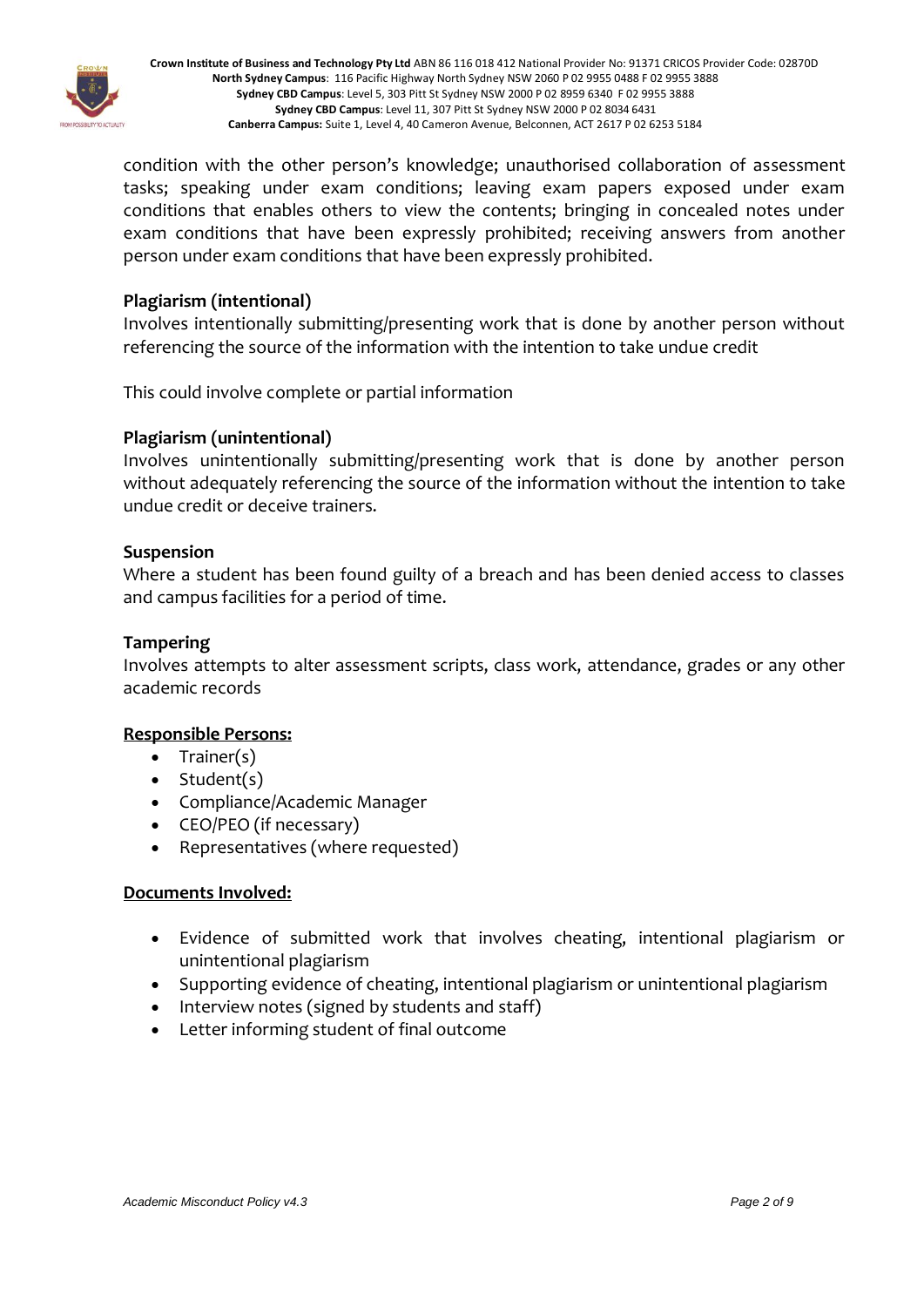

# **Procedures:**

# **Plagiarism:**

The CIBT College uses a Turnitin, an electronic text-matching system in CIBT Moodle to detect plagiarism. All students and Trainer and Assessor will have access to the Turnitin Originality Report for each assessment item where Turnitin is in use. Students may also choose to submit a draft of their assessment via Turnitin as a means of checking their work for originality prior to final submission.

If a student has copied work from other sources without utilizing proper referencing techniques and receives a similarity score of 30% or more, the Trainer and Assessor will be required to investigate the Turnitin Originality Report and determine whether the score is reflective of plagiarism or any other academic dishonesty. A Turnitin similarity score less than 30% is not required to substantiate an allegation of plagiarism, but only serves as a threshold to trigger investigation.

- a) The trainer receives a student assignment, test etc with evidence of plagiarism including, but not limited to, the following:
	- i. Work submitted was either entirely or partially done by a person other than the person submitting the assignment
	- ii. Does not reference the original author leading to misrepresentation of ideas/concepts
	- iii. Whole work has been copied from another student assignment, article, website, etc.
	- iv. Writing style lacks consistency indicating multiple authors with no reference to the original author.
- b) The trainer must collect all evidence of the breach. Evidence includes:
	- i. Student submitted work
	- ii. Evidence of plagiarism.
- c) In cases of a serious breach with verifiable evidence, the trainer must first consult the Compliance/Academic Manager to decide upon a possible course of action.
- d) The Compliance/Academic Manager formally writes to the student to attend an interview. The letter to the student must include:
	- i. Details of the alleged academic misconduct
	- ii. Summary of evidence of plagiarism
	- iii. Provide the student with the opportunity to have a representative attend the interview
	- iv. Day, date, time, location and representative College staff involved in the interview.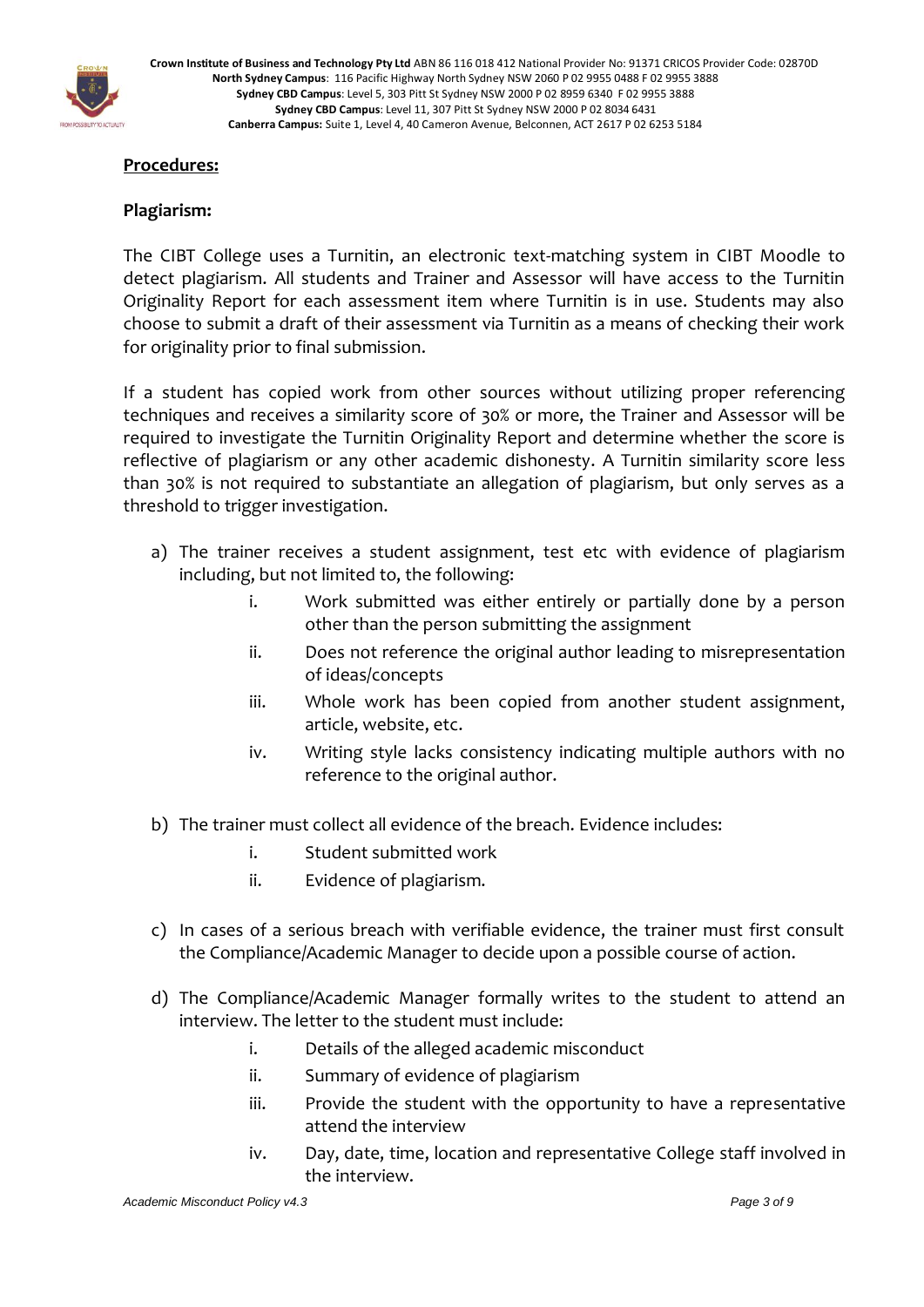

- e) In cases where more than one student is involved all will receive a formal letter to attend an interview conducted on the same day. The interview will not be held at the same time as other students involved in the allegation.
- f) During the interview, the following process will occur:
	- i. Trainer will provide student with details and evidence of alleged plagiarism
	- ii. Student will have an opportunity to present their case with evidence
	- iii. Interview notes must include the issue, discussion and actions required with timeframes
	- iv. Compliance/Academic Manager, trainer and student all sign the interview form
	- v. Signed copies for both the student and CIBT College.
- g) In cases of collusion, all students suspected of involvement will be interviewed separately by the same representative College staff following the stated formal interview procedures.
- h) Representative CIBT College staff must then follow the process for confirming allegations or finding that a penalty is not warranted. Refer to sections Confirming Allegations and Allegations not warranted.
- i) In cases where cancellation of enrolment of a student(s) has been recommended, final approval must be gained from CIBT College CEO/PEO.
- j) The outcome of the investigation and resulting actions will be formally communicated to the student in writing within 10 working days.
- k) Students may appeal any decision in writing following the guidelines stated in the CIBT College complaints and appeal policy and procedures.
- l) Where a student has requested an appeal, the same interview process will be implemented. The Compliance/Academic Manager will refer the matter to the CEO/PEO to ensure that students have an opportunity for independent appeal.
- m) All letters, interview notes and evidence of plagiarism must be placed on the student file with notes included on the student database.

# **Cheating during the assessments:**

- a) Cheating includes but is not limited to evidence of:
	- i. Communicating during an assessment, including verbal or written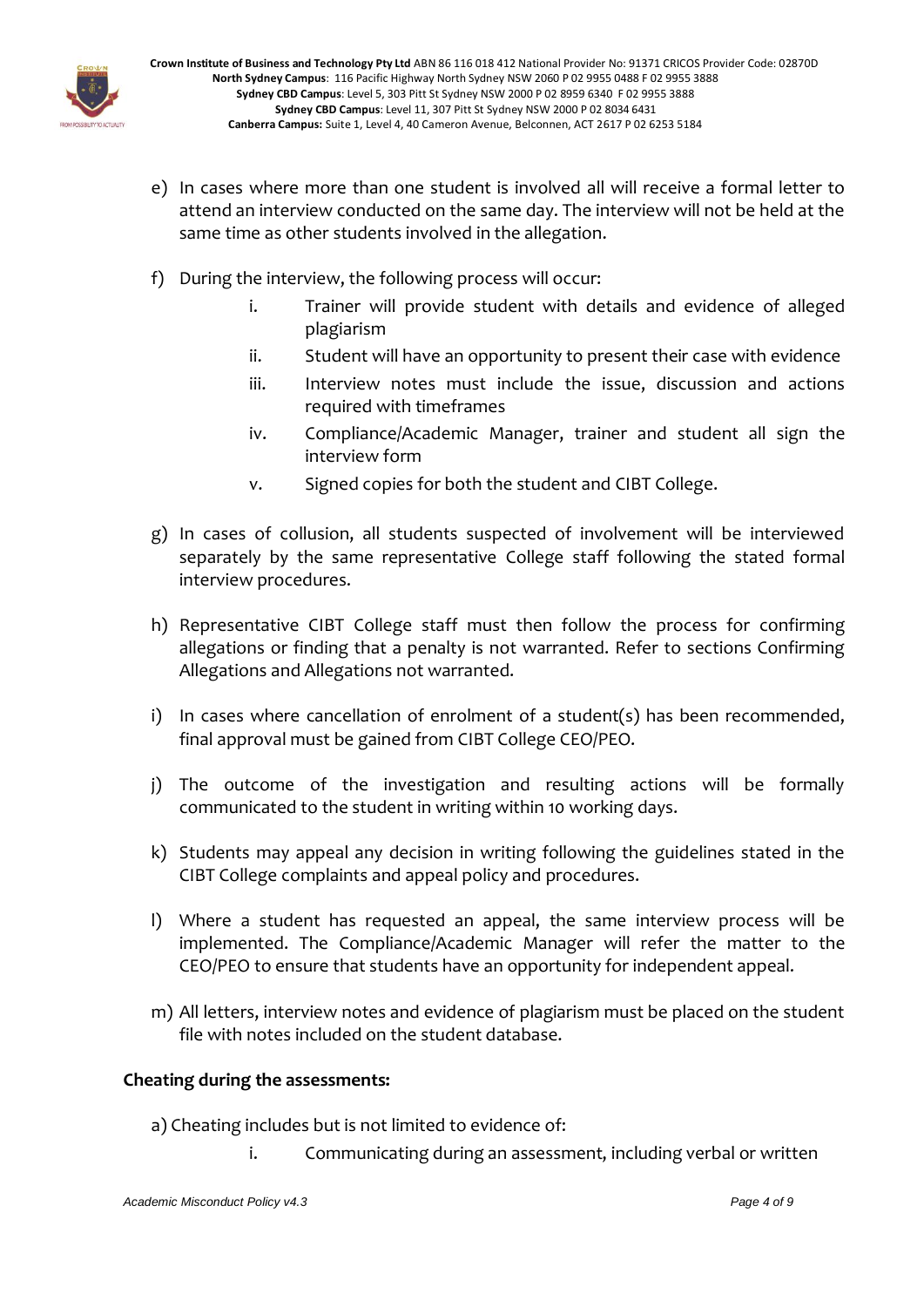

- ii. Surreptitiously bringing in unauthorised information into an assessment room including written and electronic sources of information.
- iii. Leaving assessment papers exposed for others to view.
- iv. Persistent attempts to view other students' assessment papers
- v. Receiving unauthorised notes, papers etc that relate to the assessment
- vi. Providing unauthorised notes, papers etc that relate to the assessment.
- b) The assessor/trainer must collect all evidence of cheating. Evidence includes but is not limited to:
	- i. Unauthorised written communication
	- ii. Unauthorised electronic communication.
- c) In cases where students have verbally communicated or provided/received unauthorised notes, papers etc that relate to the assessment, both students will immediately have their papers and communication retrieved and quietly removed from the assessment room to ensure stability for the other students still doing the exam.
- d) The trainer/assessor provides the evidence to the Compliance/Academic Manager as soon as the assessment period has finished.
- e) The Compliance/Academic Manager formally writes to the student to attend an interview. The letter to the student must include:
	- i. details of the alleged cheating during the assessment
	- ii. provide the student with the opportunity to have a representative attend the interview
	- iii. Day, date, time, location and representative College staff involved in the interview.
- f) In cases where more than one student is involved and evidence indicates possible collusion with other students, they will also receive a formal letter to attend an interview conducted on the same day. The interview will not be held at the same time as other students involved in the allegation.
- g) During the interview, the following process will occur:
	- i. Representative College staff will provide student with details & evidence of alleged cheating
	- ii. Student will have an opportunity to present their case with evidence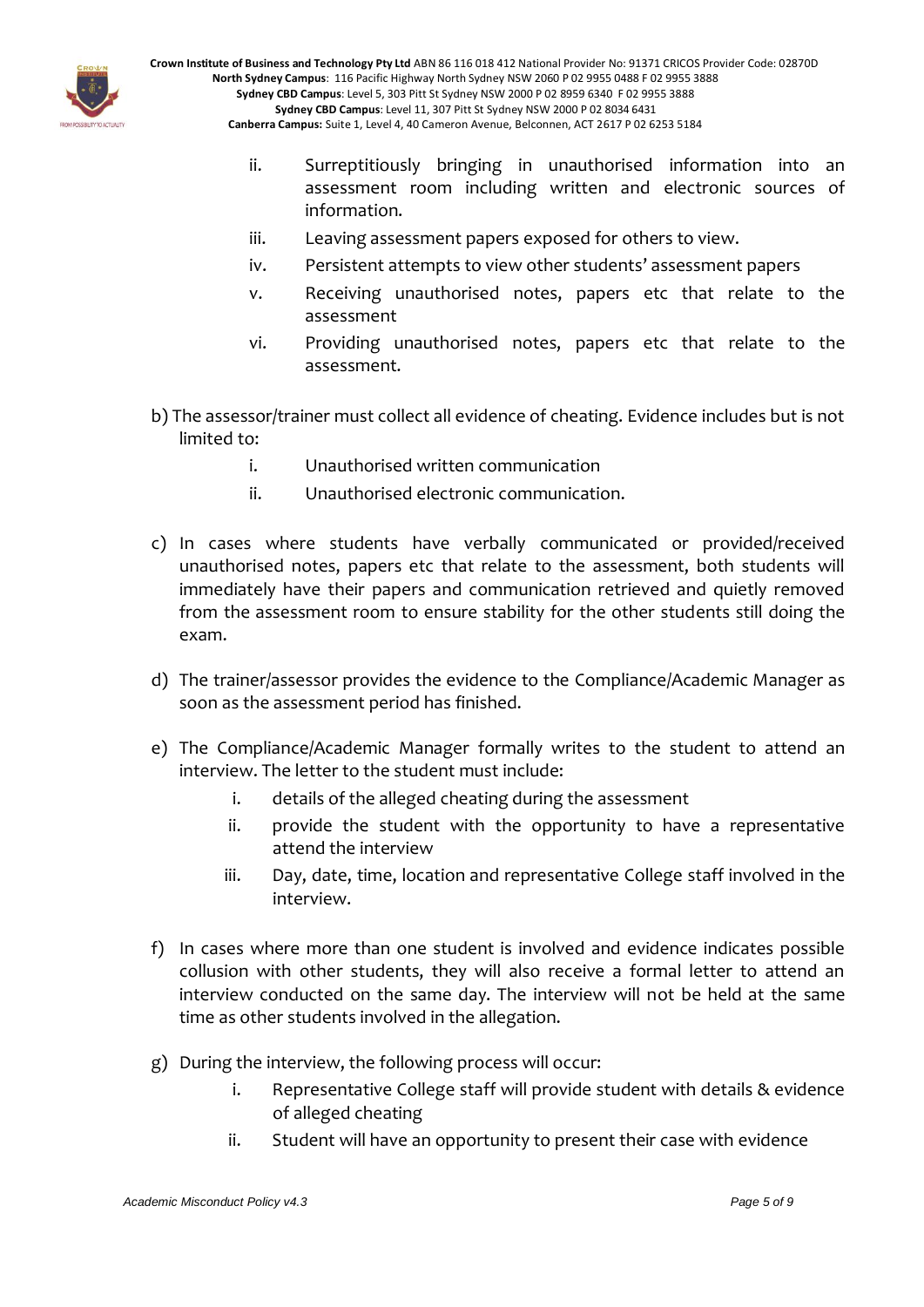

- iii. Interview notes must include the issue, discussion and actions required with timeframes
- iv. Representative College staff and student both sign the interview form
- v. Signed copies for both the student and College.
- h) In cases of collusion, all students suspected of involvement in cheating during the assessment will be interviewed separately by the same representative College staff following the same interview procedures.
- i) Representative College staff must then follow the process for confirming allegations or finding that a penalty is not warranted. Refer to sections Confirming Allegations and Allegations not warranted.
- j) In cases where expulsion of a student(s) has been recommended, final approval must be gained from the PEO.
- k) The outcome of the investigation and resulting actions will be formally communicated to the student in writing within 10 working days.
- l) Students may appeal any decision in writing to the Compliance/Academic Manager within 10 working days.
- m) Where a student has requested an appeal, the same interview process will be implemented. The Compliance/Academic Manager will appoint representative College staffs that have not been involved in the process to ensure that students have an opportunity for independent appeal.
- n) All letters, interview notes and evidence of cheating must be placed on the student file with notes included on the student database.

# **Tampering:**

- a) Tampering includes but is not limited to evidence of unauthorised tampering of:
	- i. Assessment tasks
	- ii. Class work
	- iii. Class records
- b) The trainer must collect all evidence of tampering.
- c) In cases of a serious breach with verifiable evidence, the trainer must first consult the Compliance/Academic Manager to decide upon possible course of action and representative College staff.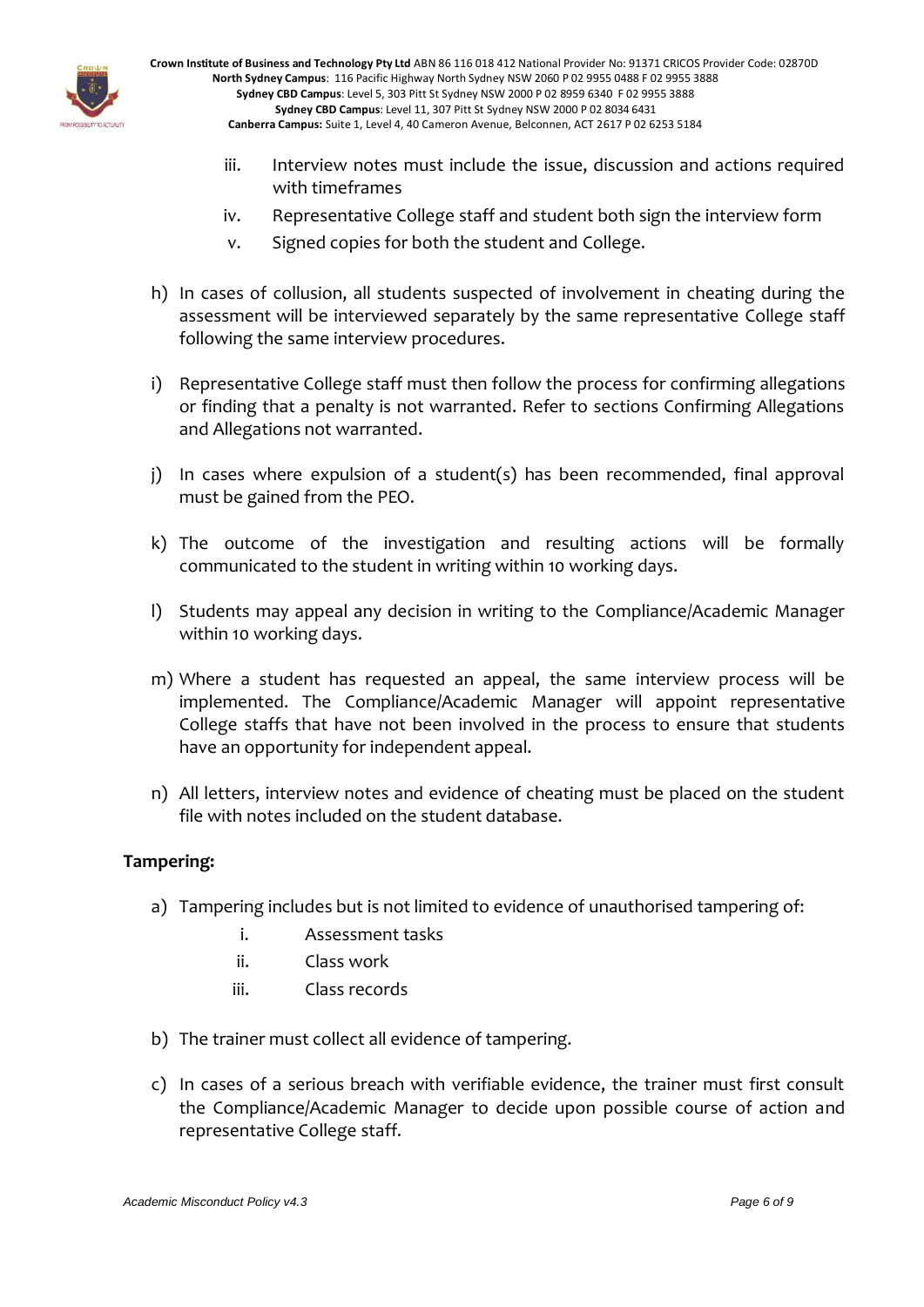

- d) The Compliance/Academic Manager formally writes to the student to attend an interview. The letter to the student must include:
	- i. Details of the alleged tampering under investigation
	- ii. Summary of evidence of tampering
	- iii. Provide the student with the opportunity to have a representative attend the interview
	- iv. Day, date, time, location and representative College staff involved in the interview.
- e) In cases where more than one student is involved and evidence indicates possible collusion with other students, they will also receive a formal letter to attend an interview conducted on the same day. The interview will not be at the same time as other students involved in the allegation.
- f) During the interview, the following process will occur:
	- i. Trainer will provide student with details & evidence of alleged plagiarism
	- ii. Student will have an opportunity to present their case with evidence
	- iii. Interview notes must include the issue, discussion and actions required with timeframes
	- iv. Compliance/Academic Manager, trainer and student all sign the interview form
	- v. Signed copies for both the student and College.
- g) Representative College staff must then follow the process for confirming allegations or finding that a penalty is not warranted. Refer to sections Confirming Allegations and Allegations not warranted.
- h) In cases where representative College staffs are comprised of trainers, they will meet with the Compliance/Academic Manager to present the degree of the breach and recommended course of action based on confirmation of allegation prior to gaining the Compliance/Academic Manager approval for implementation.
- i) In cases where expulsion of a student(s) has been recommended, final approval must be gained from the PEO.
- j) The outcome of the investigation and resulting actions will be formally communicated to the student in writing within 10 working days.
- k) Students may appeal any decision in writing to the Compliance/Academic Manager within 10 working days.
- l) Where a student has requested an appeal, the same interview process will be implemented. The Compliance/Academic Manager will appoint representative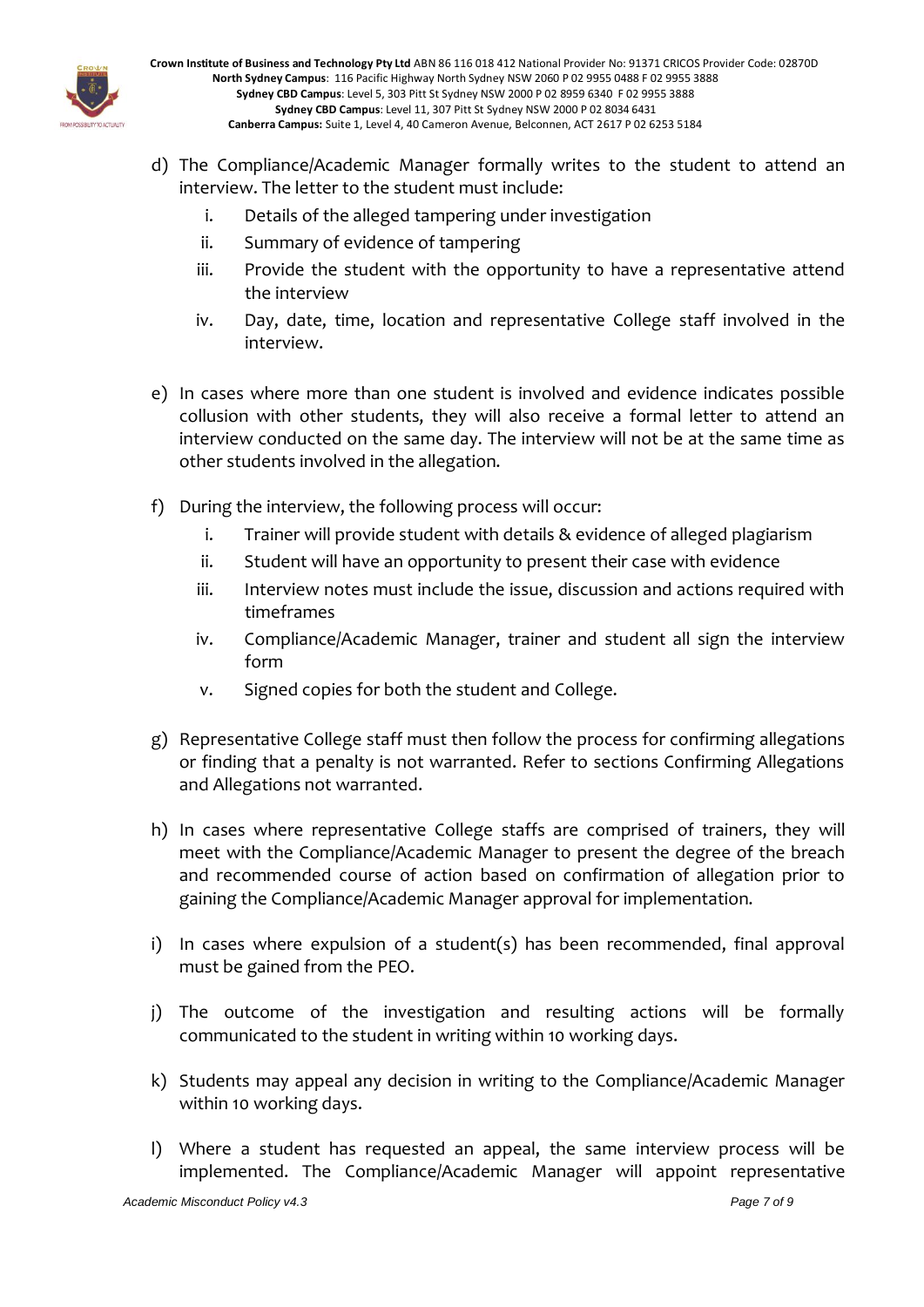

College staffs that have not been involved in the process to ensure that students have an opportunity for independent appeal.

m) All letters, interview notes and evidence of tampering must be placed on the student file with notes included on the student database.

# **Confirmation of Allegations:**

- a) Where there is confirmation of academic misconduct, the following may be applied
	- i. Written warning and will be asked to do formal apology and resubmit the assessment
- b) If it is a student's second major breach, the following may be applied:
	- i. Suspension for the short period (up to two weeks)
	- ii. Cancellation of the enrolment
- c) In all cases, details of the academic misconduct will be kept on the student's record/file.

# **Consequences of the Academic Misconduct are tabulated below.**

| <b>Type of Misconduct</b>                                 | <b>Consequences</b>                       |
|-----------------------------------------------------------|-------------------------------------------|
| Cheating or Plagiarised (intentional or                   | Written warning will be given and will be |
| unintentional) or Tampering in the First                  | asked to do formal apology and also       |
| time                                                      | resubmit the assessment (if needed)       |
| Cheating or Plagiarised or Tampering in                   | Suspension for the short period (up to    |
| the Second time                                           | two weeks)                                |
| Cheating or Plagiarised or Tampering in<br>the Third time | Cancellation of the enrolment             |

# **Allegations not justified:**

- a) In cases where there is insufficient evidence, no penalty may be imposed but suspicions of academic misconduct can be kept on the student's record/file.
- b) If the student is involved in academic misconduct again at a later date, then the first allegations will form a valid part of the investigation and can be regarded with the seriousness of a second breach.